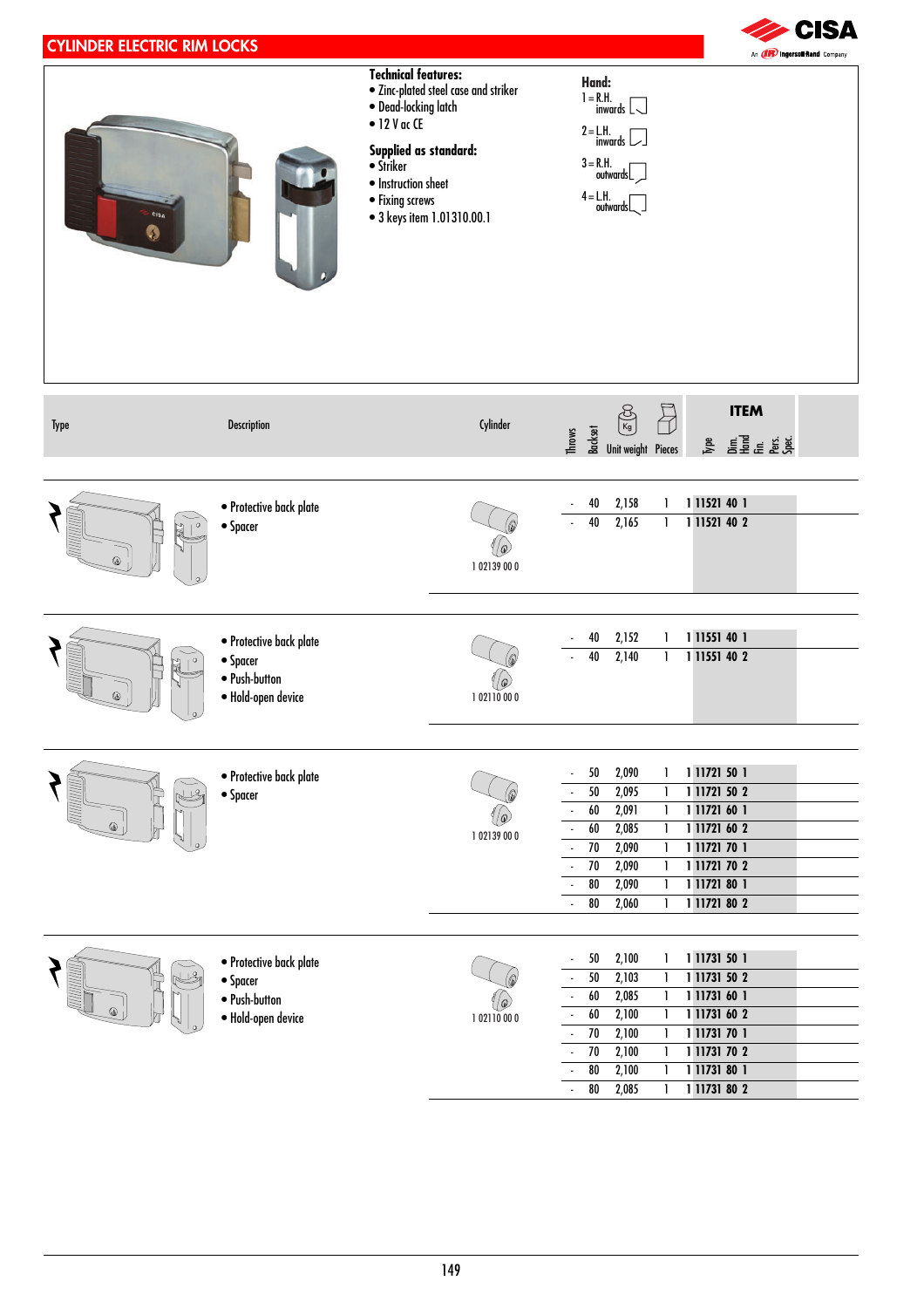| <b>CYLINDER ELECTRIC RIM LOCKS</b> |                                                                                  |                        |                                                                                                                                                                                                                                                                                                                                                                                                                                                 | CISA<br>An <b>(IR)</b> mgersoll Rand Company                                                                                 |
|------------------------------------|----------------------------------------------------------------------------------|------------------------|-------------------------------------------------------------------------------------------------------------------------------------------------------------------------------------------------------------------------------------------------------------------------------------------------------------------------------------------------------------------------------------------------------------------------------------------------|------------------------------------------------------------------------------------------------------------------------------|
| <b>Type</b>                        | <b>Description</b>                                                               | Cylinder               | $\overline{B}$<br>$\begin{picture}(120,10) \put(0,0){\line(1,0){10}} \put(15,0){\line(1,0){10}} \put(15,0){\line(1,0){10}} \put(15,0){\line(1,0){10}} \put(15,0){\line(1,0){10}} \put(15,0){\line(1,0){10}} \put(15,0){\line(1,0){10}} \put(15,0){\line(1,0){10}} \put(15,0){\line(1,0){10}} \put(15,0){\line(1,0){10}} \put(15,0){\line(1,0){10}} \put(15,0){\line($<br>$\frac{1}{2}$ $\frac{1}{2}$ $\frac{1}{2}$ Unit weight Pieces<br>Throws | <b>ITEM</b>                                                                                                                  |
| ◎                                  | . Manual throw dead-bolt<br>· Protective back plate<br>• Spacer                  | 10<br>102145000        | $\mathbf{2}$<br>50<br>2,220<br>1<br>50<br>2,218<br>$\boldsymbol{2}$<br>1<br>$\overline{2}$<br>2,216<br>60<br>1<br>2,210<br>$\overline{2}$<br>60<br>1<br>$\overline{2}$<br>2,200<br>$\overline{70}$<br>1<br>$\overline{2}$<br>2,222<br>$\overline{70}$<br>1<br>2,230<br>$\overline{2}$<br>$\overline{80}$<br>1<br>$\overline{2}$<br>$\overline{80}$<br>2,250<br>1                                                                                | 1 11761 50 1<br>1 11761 50 2<br>1 11761 60 1<br>1 11761 60 2<br>1 11761 70 1<br>1 11761 70 2<br>1 11761 80 1<br>1 11761 80 2 |
|                                    | . Manual throw dead-bolt<br>· Protective back plate<br>• Spacer<br>· Push-button | 10<br>102145000        | 2,205<br>2<br>50<br>1<br>$\boldsymbol{2}$<br>50<br>2,205<br>1<br>$\overline{2}$<br>2,200<br>60<br>1<br>$\overline{2}$<br>2,220<br>$\pmb{60}$<br>1<br>2,210<br>$\boldsymbol{2}$<br>70<br>1<br>2,210<br>$\overline{2}$<br>$\overline{70}$<br>1<br>$\boldsymbol{2}$<br>2,231<br>80<br>1<br>80<br>$\boldsymbol{2}$<br>2,251<br>1                                                                                                                    | 1 11771 50 1<br>1 11771 50 2<br>1 11771 60 1<br>1 11771 60 2<br>1 11771 70 1<br>1 11771 70 2<br>1 11771 80 1<br>1 11771 80 2 |
| <u> Tiitiitiitiitiit</u>           | . For automated and up-and-over gates<br>· Protective back plate                 | 10<br>102142000        | 2,100<br>$80\,$<br>1<br>2,100<br>$\overline{\overline{\mathbf{80}}}$<br>1                                                                                                                                                                                                                                                                                                                                                                       | 1 11823 80 1<br>1 11823 80 2                                                                                                 |
|                                    | . For automated and up-and-over gates<br>· Protective back plate                 | 'Q<br>1 02139 00 0     | 50<br>1,480<br>1<br>$50$<br>1,477<br>1<br>60<br>1,479<br>1<br>60<br>1,472<br>1<br>70<br>1,472<br>1<br>70<br>1,476<br>1<br>80<br>1,470<br>1<br>80<br>1,475<br>1                                                                                                                                                                                                                                                                                  | 1 11921 50 1<br>1 11921 50 2<br>1 11921 60 1<br>1 11921 60 2<br>1 11921 70 1<br>1 11921 70 2<br>1 11921 80 1<br>1 11921 80 2 |
|                                    | • Push-button<br>· Hold-open device                                              | <u> @</u><br>102110000 | 1,475<br>50<br>1<br>50<br>1,475<br>1<br>60<br>1,470<br>1<br>60<br>1,472<br>1<br>70<br>1,475<br>1<br>70<br>1,478<br>1<br>80<br>1,470<br>1<br>80<br>1,472<br>1<br>$\mathcal{L}$                                                                                                                                                                                                                                                                   | 1 11931 50 1<br>1 11931 50 2<br>1 11931 60 1<br>1 11931 60 2<br>1 11931 70 1<br>1 11931 70 2<br>1 11931 80 1<br>1 11931 80 2 |